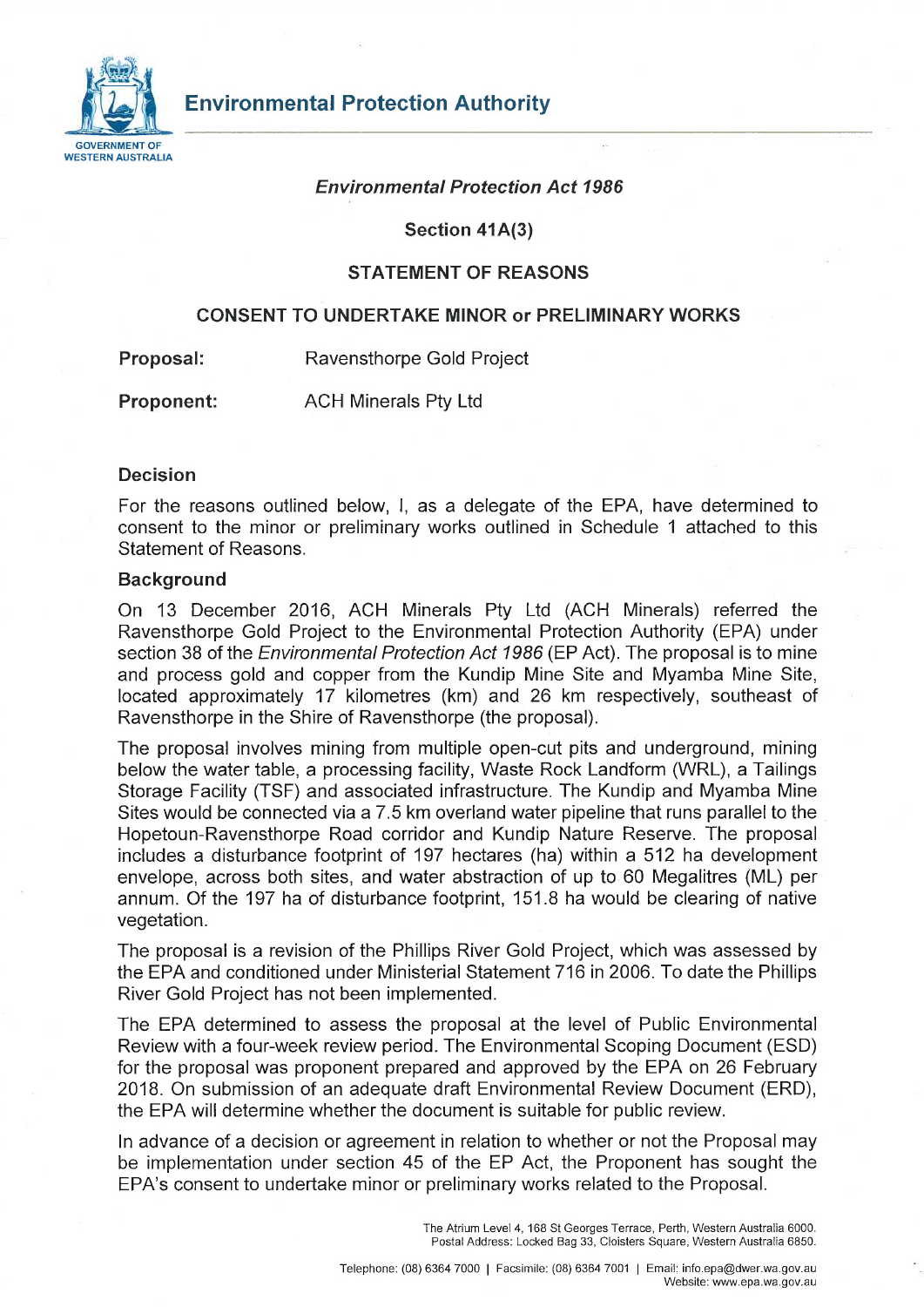## **Relevant Statutory and Administrative Provisions**

After the EPA decides to assess a proposal, and before a decision or agreement is made under s45 of the EP Act, all persons are prohibited from implementing a proposal, and relevant decision making authorities are prohibiting from making a decision which would allow the proposal to be implemented, except in relation to minor or preliminary works which the EPA has consented may be implemented  $-$  see sections 41(4) and 41A(3) of the EP Act.

If the EPA consent to the minor or preliminary works being done, the person proposing to undertake those works may still need to obtain other authorisations from other decision making authorities.

Section 3.5 of the *Environmental Impact Assessment (Part IV Divisions 1 and 2) Procedures Manual 2016* guides what information the EPA requires from a person wanting to undertake minor or preliminary works.

In considering the request for consent, I considered whether the:

- work is associated with the implementation of the proposal;
- potential environmental impacts of the work are significant;
- work would constitute the irreversible and substantial implementation of the proposal; and
- work is justified.

## **Materials considered in making this decision**

In determining whether to consent to the minor or preliminary works I have considered the following:

- 1. Ravensthorpe Gold Project Request to Undertake Minor or Preliminary Work, May 2018, Animal Plant Mineral Pty Ltd on behalf of ACH Minerals (supporting documentation), providing the following:
	- the location, scope and methodology of the proposed works;
	- the relationship of the proposed works to the proposal;
	- details of the potential environmental impacts caused or likely to be caused by the work and how the potential impacts will be managed;
	- details of decommissioning and rehabilitation works which would be carried out should the overall proposal not be implemented; and
	- information explaining how the impact from proposed works would be reversed if the proposal is not implemented.
- 2. Spatial Data provided by Animal Plant Mineral Pty Ltd on behalf of ACH Minerals on 5 June 2018, showing the location of the change.
- 3. Consultation undertaken between ACH Minerals and the Department of Mines, Industry Regulation and Safety (DMIRS) regarding the proposed works.
- 4. Consultation undertaken between ACH Minerals and EPA Services at the Department of Water and Environmental Regulation.

## **Consideration**

1. Assessment details - proposed work associated with proposal

ACH Minerals has requested to undertake works within the Kundip Mine Site area of the proposal. The works include geotechnical test pits, resource definition drilling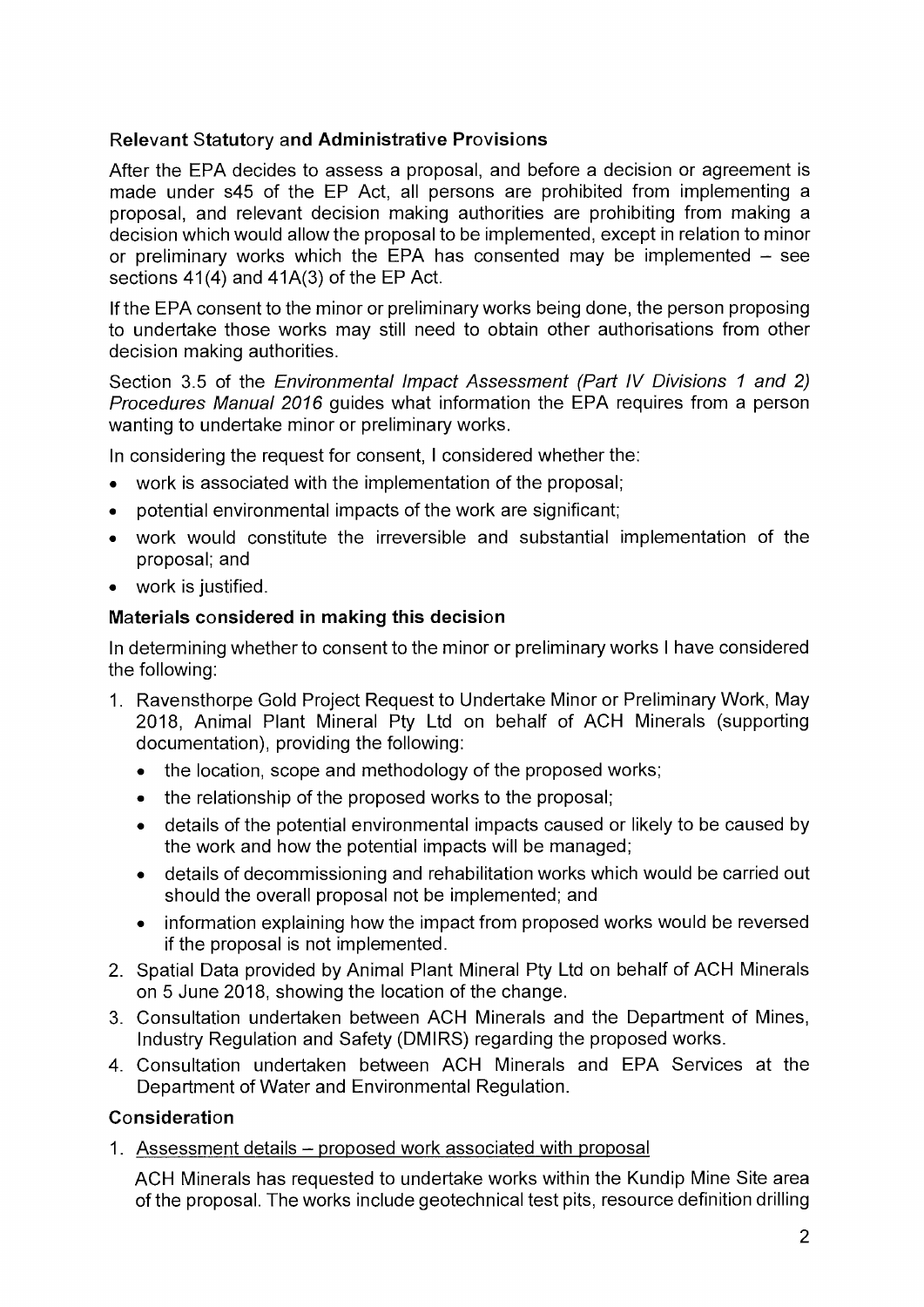at the proposed Flag deposit and drilling for sterilisation of areas that are planned to host elements of the proposal, including:

- the processing plant;
- Waste Rock Landform (WRL); and
- Tailings Storage Facility (TSF).

These activities all form part of the proposal description that was referred to the EPA, are necessary to be carried out prior to finalisation of the proposed site layout and disturbance footprint. These works may also inform the EPA's assessment.

## 2. Details of the proposed work

Figure 1 shows the location of the proposed works. ACH Minerals propose to conduct sterilisation drilling through utilisation and widening of existing tracks and establishment of new tracks, to approximately 3.5 metres (m) wide. Test pitting may also be undertaken in these areas.

ACH Minerals also propose to conduct drilling within the area of Flag deposit to further define the underlying resource. Works include the establishment of 18 drill pads (18 m by 15 m), designed to accommodate Reverse Circulation and Diamond drilling, and sumps up to 3 m deep to be contained within the drill pad.

The works associated with Flag deposit have been designed to occur within previously disturbed areas, with only minimal clearing of native vegetation required to widen access tracks.

Total disturbance associated with the preliminary works includes clearing of up to 2.97 ha of native vegetation within a 512 ha development envelope.

ACH Minerals notes that the preliminary works are justified to confirm the suitability of the proposed locations and size of the processing plant, WRL and TSF. ACH Minerals notes that optimisation of these elements is necessary in order to:

- avoid and minimise disturbance to significant flora, vegetation and fauna habitat;
- ascertain the underlying geology of the processing plant, WRL and TSF; and
- ensure that all landforms and infrastructure are constructed on non-mineralised and competent base materials.

ACH Minerals considers that confirmation of the final layout can only be achieved through drilling and recovery of physical samples.

The works are proposed to be undertaken over a nine week period, with immediate rehabilitation of all areas at completion of the works.

Considering the above, the proposed works are considered justified in their extent and timing.

3. Potential environmental impacts

The preliminary key environmental factors associated with the proposed Ravensthorpe Gold Project as identified in the ESD are:

- Flora and Vegetation:
- Terrestrial Fauna;
- Terrestrial Environmental Quality;
- Hydrological Processes; and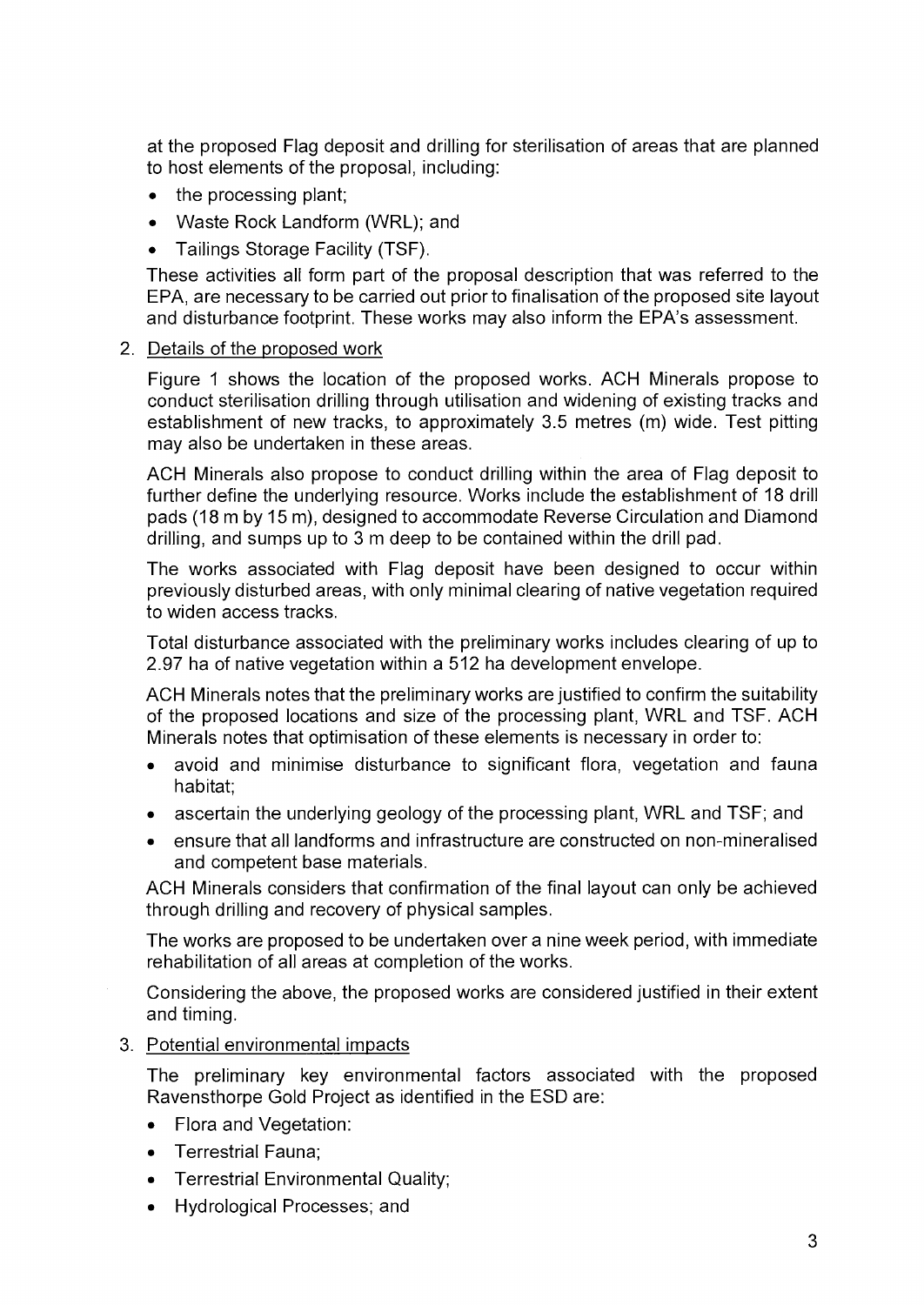• Inland Waters Environmental Quality.

The proponent will be required to submit a Programme of Works and apply for a Clearing Permit byway of the Department of Mines, Industry Regulation and Safety (DMIRS), prior to undertaking the proposed works.

## *Flora and Vegetation*

A total clearing of 2.97 ha of native vegetation is required for the investigative works. The majority of clearing (2.31 ha) is required to establish drill lines for sterilisation of areas that are planned to host the processing plant, WRL and TSF. An additional 0.66 ha of clearing is required to facilitate resource definition drilling at Flag deposit.

The works have been designed to optimise use of existing tracks and previously disturbed areas. Areas that are required to be cleared of native vegetation have been designed to avoid impacts to two conservation significant communities:

- *Melaleuca* sp. Kundip Heath, Priority 1 Ecological Community (PEC); and
- Proteaceae Dominated Kwongkan Shrublands, PEC/Threatened Ecological Community (TEC) (*Environmental Protection and Biodiversity Conservation Act 1999).*

Identified PEC and TEC areas will be clearly demarcated throughout the works. Any drilling that occurs within these communities will be restricted to existing access tracks and clearing of 0.024 ha of regrowth on a previously cleared drill line. No additional clearing in areas of conservation significant communities is required.

ACH Minerals has designed the works to avoid known populations of conservation significant flora within the Kundip Mine Site. Known populations and individuals of priority flora will be demarcated and provided a minimum 50 m buffer from any clearing or drilling locations. Any new individual or populations of Priority 1 conservation significant flora identified through the course of these investigative works will be avoided and provided a 50 m buffer including, but not limited to, the following:

- *Calothamnus roseus;*
- *Melaleuca sophisma;*
- *Acacia* sp. Ravensthorpe Range;
- *Lepidosperma* sp. Elverdton; and
- *Lepidosperma* sp. Mt. Short.

ACH Minerals will be required to apply for a licence under the *Wildlife Conservation Act 1950* if any other individual conservation significant flora is identified during the course of these works, and avoidance is not possible.

ACH Minerals provided the following management measures to minimise indirect impacts to Flora and Vegetation:

- progressive clearing and rehabilitation will be undertaken to reduce exposure from fugitive dust and particulate matter;
- water sprays and dust suppressants will be used to minimise dust generation from cleared areas; and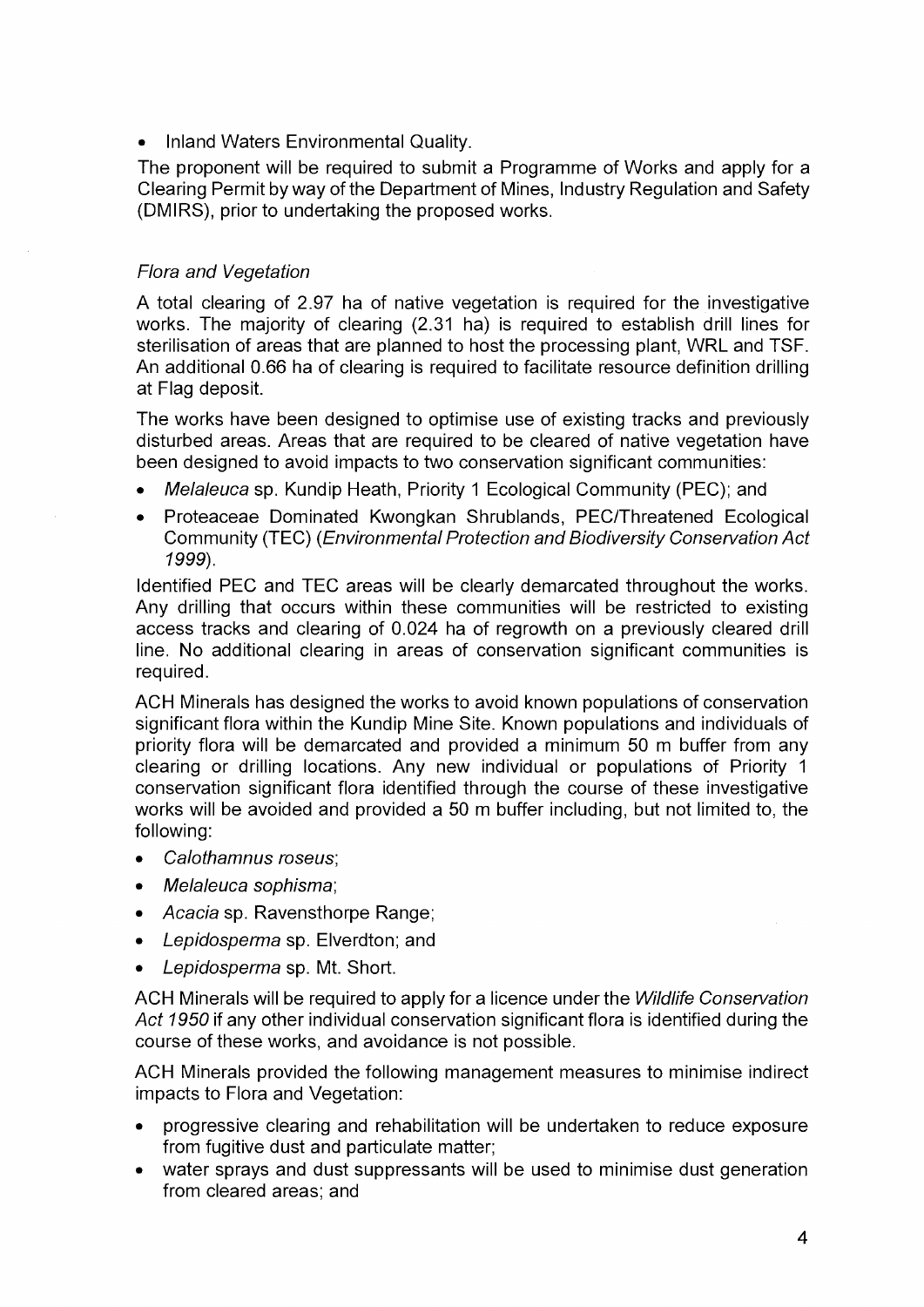• a hygiene plan will be implemented on site to reduce the risk of introducing *Phytophthora cinnamomi* (Dieback) to the Kundip Mine Site. All vehicles will be washed prior to arrival on site, and investigative works will not be undertaken during wet soil conditions.

Based on the information above, it is unlikely that Flora and Vegetation will be significantly impacted by the works.

### *Terrestrial Fauna*

The works will result in clearing and disturbance of up to 2.97 ha of terrestrial fauna habitat. The works have been designed to utilise existing disturbance and access tracks where possible, to reduce the amount of clearing required and the risk of fragmentation of fauna habitat.

Clearing associated with the works intersects three fauna habitat types recorded within the Kundip Mine Site. The fauna habitat types are not restricted to the Kundip Mine Site and found extensively throughout the Ravensthorpe Range and Kundip Nature Reserve, adjacent to the Kundip Mine Site.

ACH Minerals note that appropriate fauna surveys have been undertaken within the greater Kundip Mine Site, with the following conservation significant fauna recorded:

- Carnaby's cockatoo (*Calyptorhynchus latirostris)* (Endangered);
- chuditch (*Dasyurus geoffroii)* (Vulnerable);
- malleefowl (*Leipoa ocellata)* (Vulnerable);
- Ravensthorpe Range slider (*Lerista viduata*) (Priority 1);
- western brush wallaby (*Macropus Irma)* (Priority 4); and
- western whipbird (mallee) (*Psophodes nigrogularis oberon*) (Priority 4).

ACH Minerals notes that, although malleefowl have been recorded on site, no active mounds have been located within the greater Kundip Mine Site. One historic mound has been located on site, which will be avoided and provided a 50 m buffer as to not be disturbed by the works (Figure 1). All tracks and drilling locations will be searched for mounds prior to commencement of clearing or drilling.

The works have been designed to avoid habitat suitable for conservation significant species, including avoidance of large trees that provide habitat for the Carnaby's cockatoo and historic mine shafts that provide refugia for chuditch and other small mammals, reptiles and invertebrates.

ACH Minerals provided the following management measures to reduce the risk of impacts to fauna:

- specialist consultants will be engaged to relocate fauna prior to clearing;
- restriction of vehicles to access tracks and imposed speed reduction of vehicles to reduce the risk of fauna injury or death;
- works will be undertaken in daylight hours only to reduce the risk of impacts to fauna from light spill and noise/vibration; and
- sumps and test pits will be appropriately ramped to allow fauna egress.

Due to limited clearing of 2.97 ha of native vegetation, the abundant presence of 'good' to 'excellent' quality vegetation that surrounds the proposed drill locations and access tracks, and that fauna habitat types are not restricted to the Kundip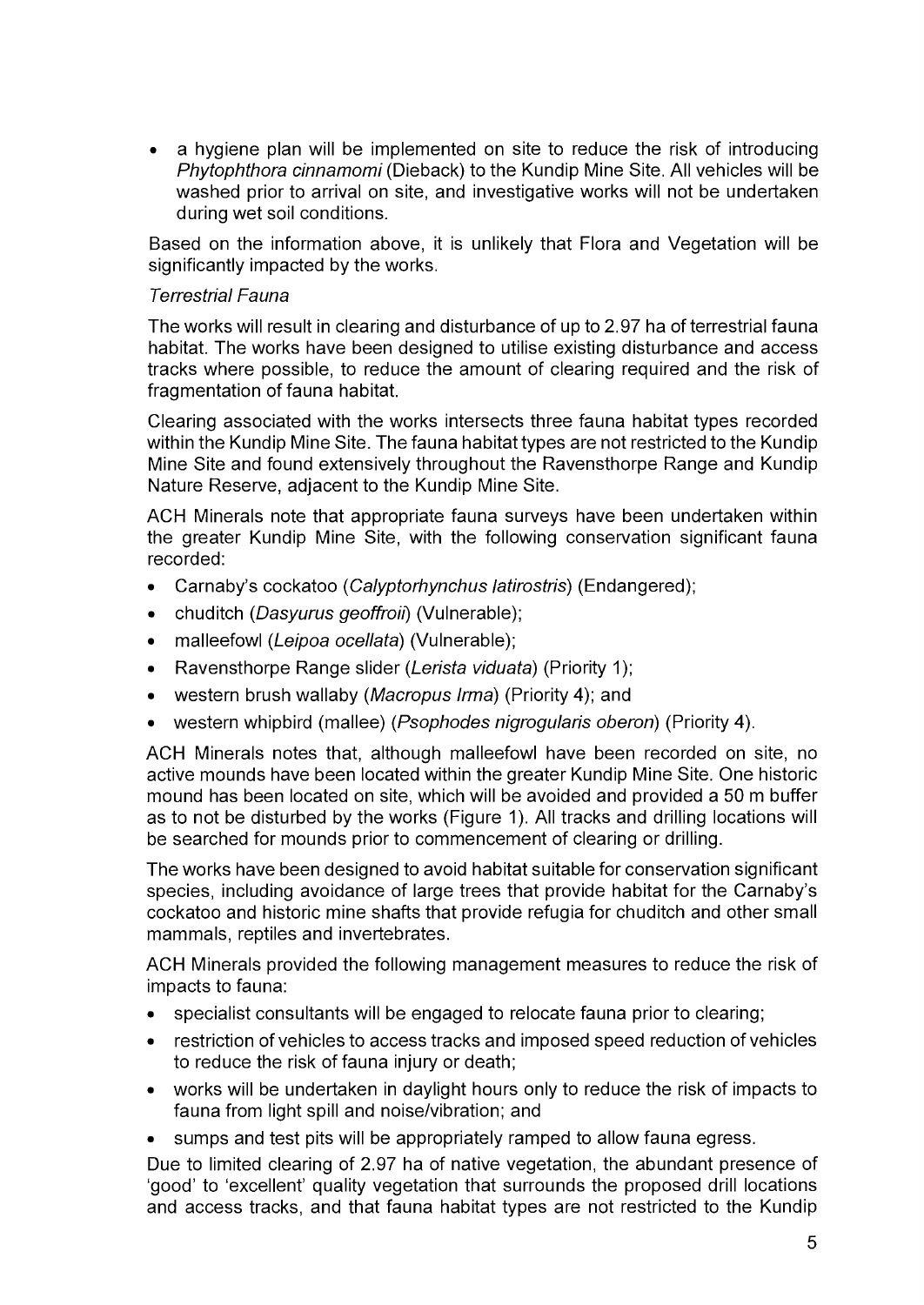Mine Site, it is unlikely that Terrestrial Fauna will be significantly impacted by the investigatory works.

## *Other factors*

ACFI Minerals notes that the works require use of diesel fuel and oil in drill rigs and vehicles, as well as lubricants and oil for use in drilling. The following measures are proposed to reduce the potential impacts from hydrocarbons:

- no chemicals or hydrocarbons will be stored on site;
- vehicles will be fuelled offsite and serviced prior to deployment;
- drill rigs and support vehicles to be equipped with spill kits and drip trays; and
- any spills will be cleaned up immediately and contaminated soil will be stored and removed appropriately.

ACFI Minerals notes that drilling conducted at the Flag deposit is likely to intersect groundwater. Any water that is extracted as part of the works will be captured in sumps for evaporation prior to backfilling. Sumps have been designed to an appropriate size to contain any water and sediment encountered during the drilling program.

The works do not intersect surface drainage lines, and no discharge of waste to the surface water systems is proposed. Exposed ground will be limited to narrow tracks and drill pads, with clearing undertaken progressively as to reduce the risk of erosion and sedimentation of the surrounding environment and waterways.

Based on the information above, it is unlikely that the works will significantly impact Terrestrial Environmental Quality, Hydrological Processes or Inland Waters Environmental Quality.

## 4. Proposed rectification actions

On completion of the works, the following rectification measures will be undertaken:

- drill holes will be plugged/capped and secured immediately after drilling;
- all compacted areas will be scarifying/ripped on the contour;
- access tracks will be blocked to prevent use by the public;
- drill sample piles will be rehabilitated or buried where appropriate;
- all rubbish will be removed site;
- sumps, costeans, test pits or any other areas excavated as part of these works will be backfilled prior to rehabilitation; and
- standard rehabilitation procedures will be implemented on all disturbed areas, including:
	- o topsoil will be kept and stored during the proposed works and re-spread during rehabilitation; and
	- o revegetation will be monitored and managed if required to aid in the reestablishment of suitable vegetation communities.

In accordance with the *Mining Act 1978,* all ground disturbing activities must be rehabilitated within 6 months of completion of the investigative works. ACH Minerals is required to provide a rehabilitation report to DMIRS on submission of its Programme of Works application. These measures are considered appropriate to ensure that the impacts of the works can be rectified.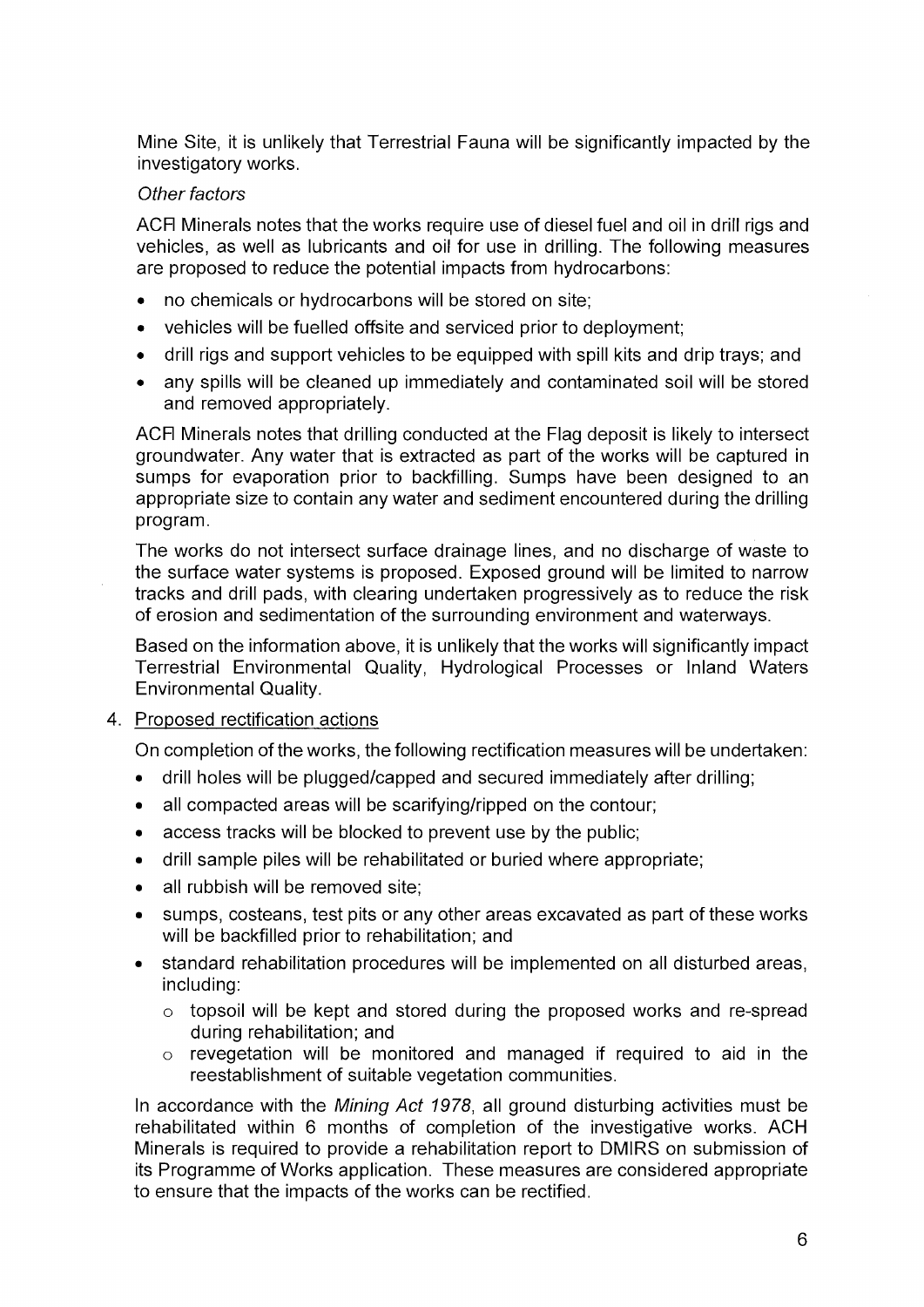# **Schedule 1**

# **Minor or Preliminary Works**

# **Table 1: Authorised Minor or Preliminary Implementation Work (s)**

| <b>Authorised Work(s)</b>                                                                                                                                                                                                                             | <b>Location</b> | <b>Authorised extent</b>                                                                                                                |
|-------------------------------------------------------------------------------------------------------------------------------------------------------------------------------------------------------------------------------------------------------|-----------------|-----------------------------------------------------------------------------------------------------------------------------------------|
| The following works are authorised in their Figure 1<br>entirety:<br>Construction, operation and maintenance of:<br>drill lines and pads for sterilisation<br>drilling of the processing plant, Waste<br>Rock Landform and Tailings Storage           |                 | Clearing of up to 2.97<br>ha, being:<br>2.31 ha for drill lines<br>and access tracks;<br>and<br>0.66 ha for drill<br>pads, clearing and |
| Facility;<br>widening of access tracks to 3.5 metre<br>width;<br>18 drill pads with sumps for resource<br>drilling at the Flag deposit,                                                                                                               |                 | resource drilling at<br>Flag deposit,<br>Within a 512 ha<br>development envelope.                                                       |
| up until such time as the later of one of the<br>following occurs:                                                                                                                                                                                    |                 |                                                                                                                                         |
| a. notice issued under s 45(8) of the EP Act;<br>or                                                                                                                                                                                                   |                 |                                                                                                                                         |
| b. statement issued under s45(5) of the EP<br>Act is final (that is, after period in which to<br>lodge an appeal under s 100(3) has<br>expired, or appeal decision under<br>s109(3), in respect of an appeal lodged<br>under s 100(3), is published). |                 |                                                                                                                                         |
| and;<br>rehabilitation of the area/s identified in<br>C.                                                                                                                                                                                              |                 |                                                                                                                                         |
| Figure 1 in accordance with current EPA<br>rehabilitation<br>guidance, or<br>if<br>an                                                                                                                                                                 |                 |                                                                                                                                         |
| implementation statement is issued for<br>the Proposal, in accordance with any<br>implementation conditions relating<br>to<br>rehabilitation                                                                                                          |                 |                                                                                                                                         |